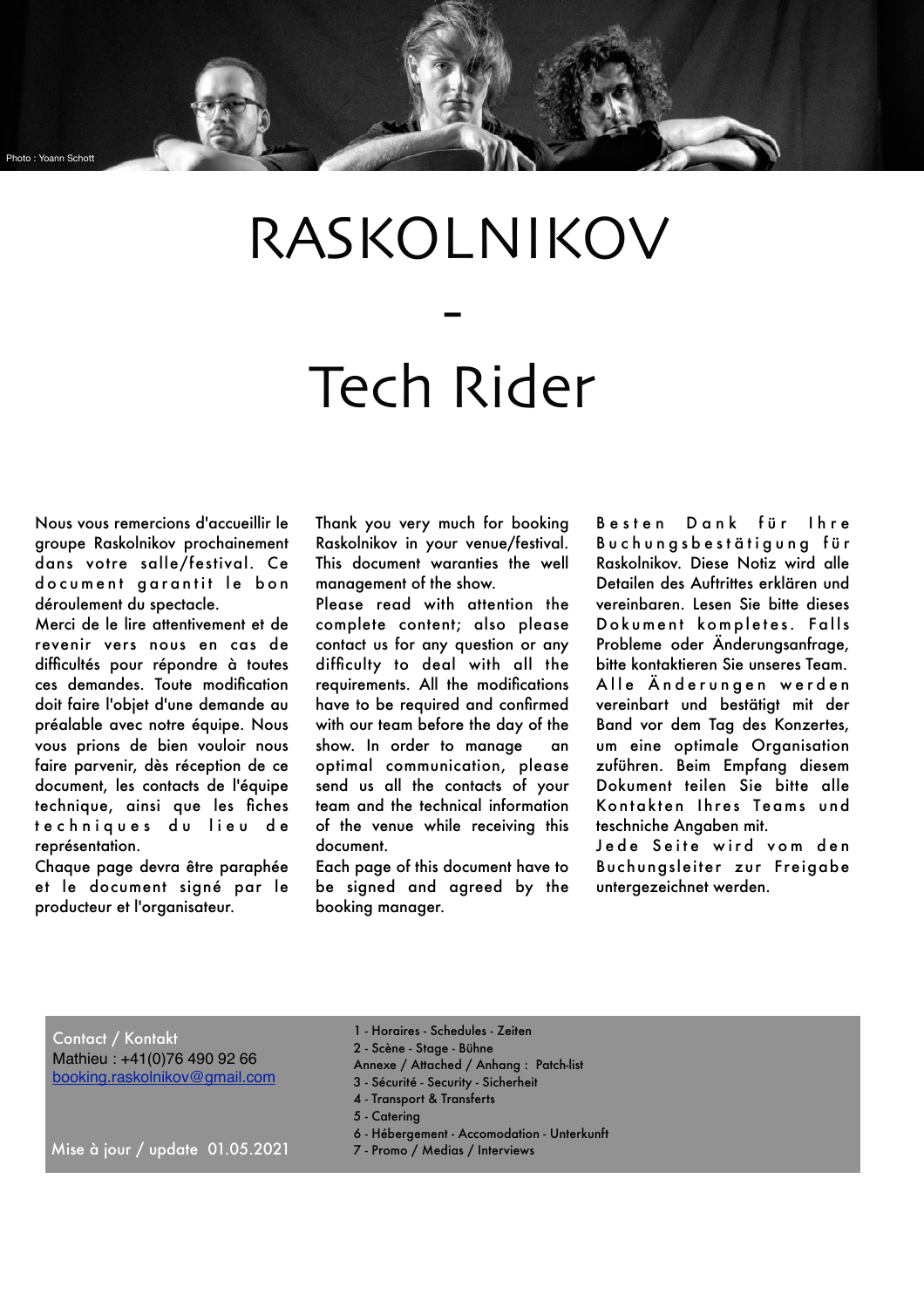## RASKOLNIKOV - RIDER - **ENGLISH**

### **Schedules**

Duration of the gig : min. 50 minutes -unloading/ set-up : 1 hour - please plan a reserved parking place near the entrance of the venue. -soundcheck : 50 minutes -dismounting : 30 minutes (depend with an eventual common backline with another band).

Please send us the schedules planed per mail as soon as possible (get-in, set-up, soundcheck, catering, set, dismounting, runs…).

#### **Contacts :**

**Tour management / booking / PR: Mathieu: +41 76 490 92 66 [booking.raskolnikov@gmail.com](mailto:jusintevrardmail@gmail.com)**

#### **Stage:**

Minimum dimensions required : width : 4m depth : 3m height under the lights: 2,5m « drumset deck » 2m x 2m; 80cm high from the stage's floor, at the background of the stage, in the middle.

Please send us the dimensions of your stage, when the size of this one is smaller than required.

#### **Power supply** :

Power supply for backline, and lights have to be set-up on two several split circuits. required on stage:

- 1 multi-socket 4 x 220 V 16 A on the DRUMSET DECK for the drum pads
- 1 multi-socket 4 x 220 V 16 A on the in the RIGHT SIDE for the BASS amp and the effects
- 1 multi-socket 4 x 220 v 16 A on the LEFT SIDE for the GUITAR amp and the effects

#### **Intercoms:**

please plan 3 intercoms : 1 at the monitoring mix, 1 at the front mix, and 1 at the lights console.

#### **Backline:**

Please plan:

- micros, cables and stands for the BASS amp (Ampeg SVT 3 PRO), and for the GUITAR amp (TSL 122 Marshall).
- 3 or 5 DI boxes (mono or stereo for the E-drumset Roland TD50 and SPDX Roland pad)
- 2 micro-stands in the FRONT with XLR cables.

- please notice, that the power plugs of the band are in compliance with UE standards, 220V-16A. Please plan eventual adapters when required.

#### **Provided backline:**

- Electronic drumset with TD50 Roland terminal (mixer included) +1 ride, 2 crashes, 1 Hi-hat, 1 Roland SPDX pad, power plugs, cables and 2 DI boxes.

- 2 guitars + jacks
- Guitar amp : Marshal TSL 122 + power plug
- Guitar effects with power plugs + jacks
- 2 bass guitars + jacks
- Bass amp : Ampeg SVT 3 Pro + Box 4 x 10" Orange + power plug
- bass effects with power plugs and jacks
- Shure SM58 Beta
- Shure SM87
- Korg mini keyboard + power plug and stand

Please check the patch-list and the stage plan in attachment.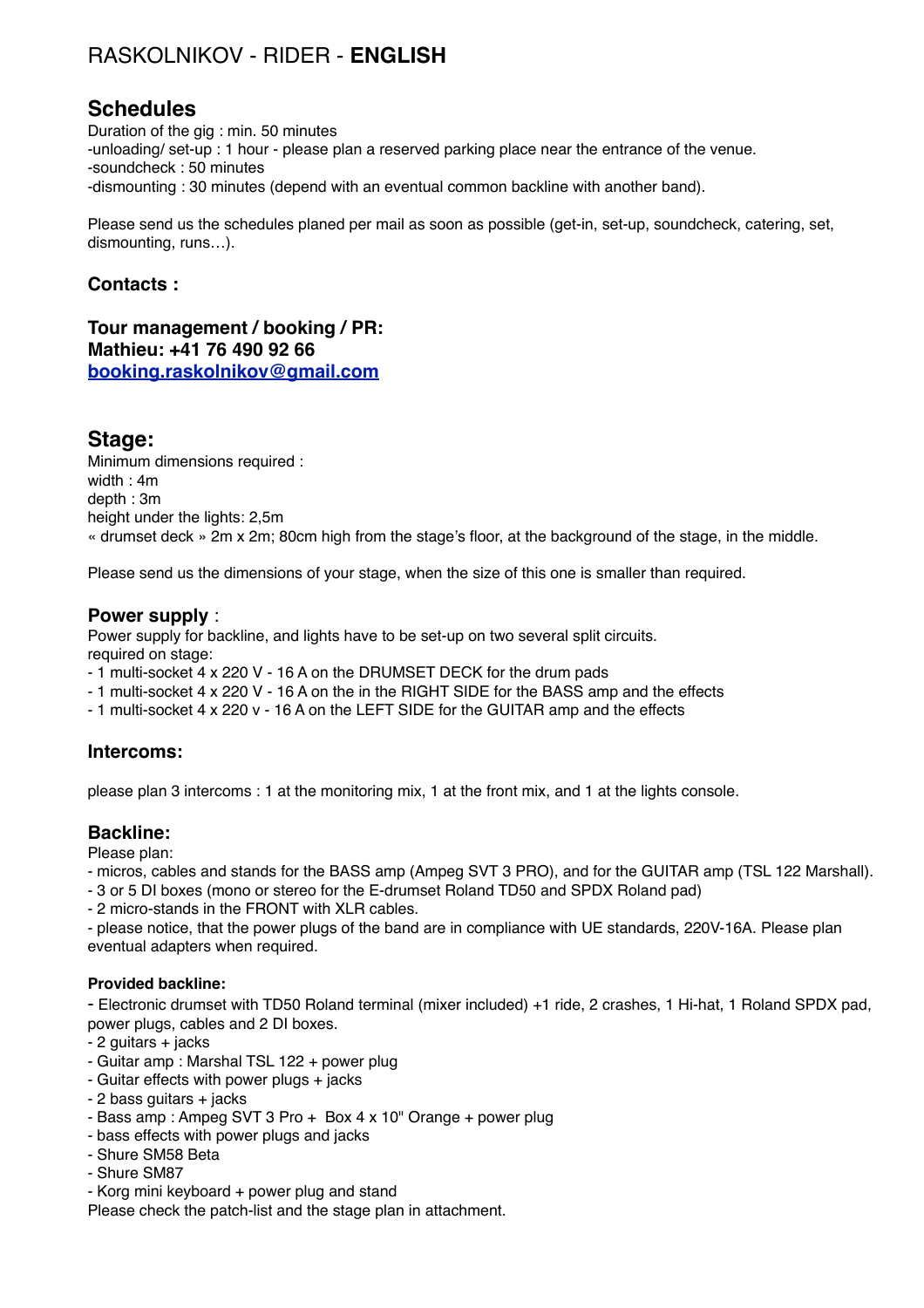#### **Show:**

In case of a festival, the band prefer play a soundcheck. If only a line-check is possible, please plan enough time to allow us a tracking, setting-up and marking of the stage.

#### **Diffusion:**

Please plan PA systems and subs adapted to the size of the venue; about 1KW for 100 people.

#### **Front mix:**

The front mix is preferably set-up on the floor, in front of the stage, about about 2/3 of the depth of the venue, centered in the width. Please send us a plan of the venue, if possible. Please contact the band manager to confirm the presence of a sound engineer for the front mix.

#### **Préférences console:**

Please plan a stereo mini-jack socket or an interface to plug a computer. If several bands are playing, please provide the possibility of recording the settings during the soundcheck. For example, by using a digital mix console, type VI6 or PRO6. In case of using an analogue console, please provide a type MH4 or XL3.

Please inform us as early as possible, if a recording of the performance is possible.

#### **Monitors :**

Monitoring mix and a sound engineer are required. We don't have a sound engineer in our staff. We need de 3 monitors onstage.

#### **Patch:**

Please check the patch-list and the stage plan in attachment.

#### **Lights:**

We don't have any light designer in our staff.

The lights and the systems have to be adapted to the venue. The light designer will preferably attend the soundcheck of the band, to have an idea of the sort of lights and fog. When can also send links to our music before the show. Please send the contact of the lights engineer as early as possible, at [booking.raskolnikov@gmail.com](mailto:mszpiechowycz@gmail.com)

#### **Staff :**

The band's staff is composed of 3-4 people.

- Pablo (guitar)
- Jérôme (drums)
- Mathieu (bass guitar and vocals)
- Justine (merch. / PR)

Please take contact with the band's manager to confirm the number of staff, at [booking.raskolnikov@gmail.com](mailto:mszpiechowycz@gmail.com)

#### **Transport and runs:**

The staff is traveling most of the time with a bus, type VW T5 or Ford Transit : please plan a parking area reserved and adapted to unload and load the backline.

The bus will be under surveillance, or parked in a safe place during the stay of the band; the bus is under the responsibility of the organizer during the stay of the band.

Sometimes, musicians are meeting the staff with another kind of transport. Please contact the band's manager to know if some runners have to be organized, (train station/venue/festival/hôtel, etc).

Please notice in the runner, if a transfer is planed between the venue and the hotel (or the place reserved for the accommodation). Please provide us also the information, adresses and schedules concerning the eventual transfers and the several runs.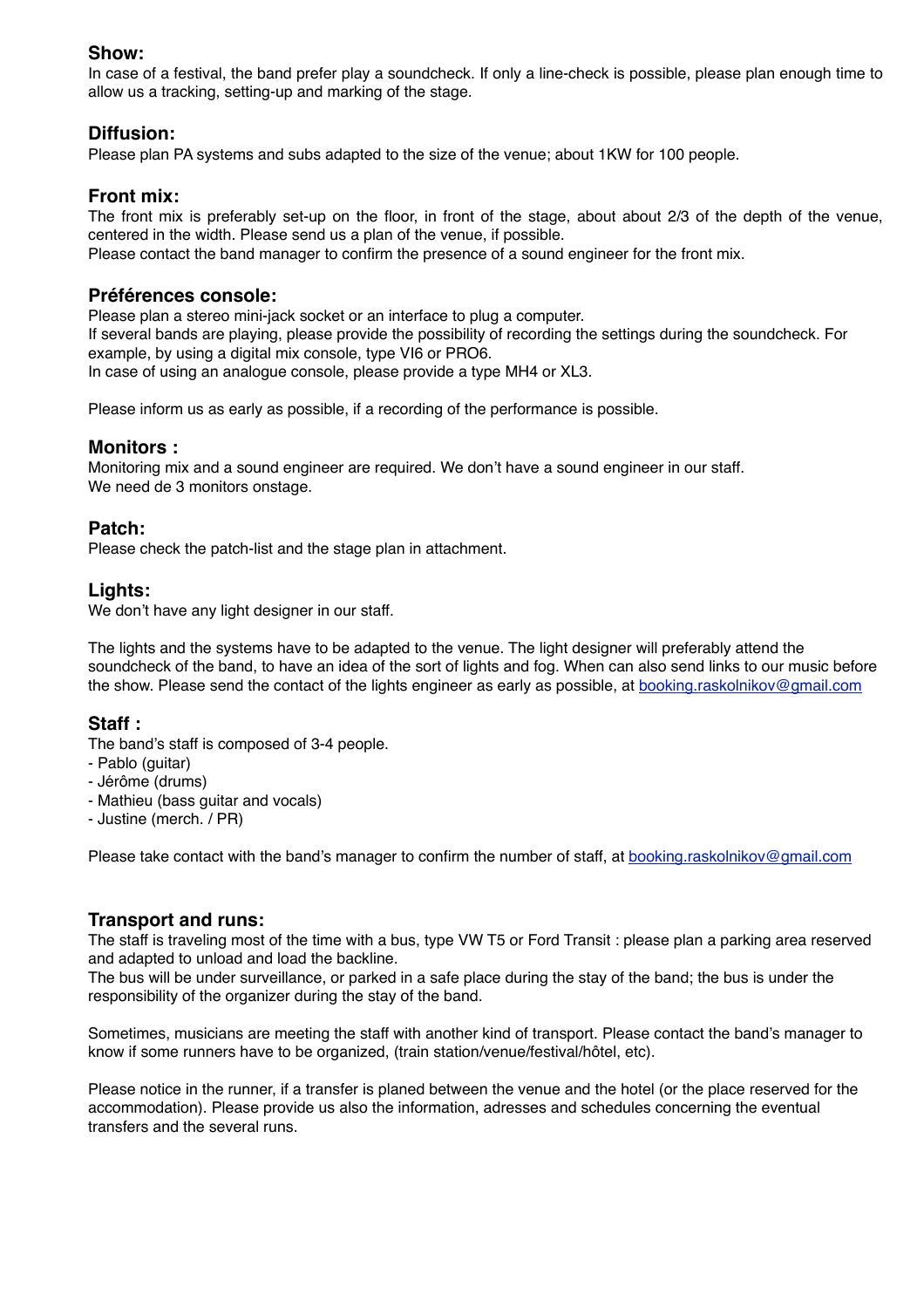#### **Accommodation:**

Rooming list : 2 or 3 rooms TWINS (to be confirmed about 1 month before the concert, please contact the band's manager to know exactly how many people will compose the staff); 2-stars hotel, type IBIS, KYRIAD, CAMPANILE, B&B, MERCURE, ALL SEASONS including breakfast.

Also the band enjoy apartments type « Air BnB » too. In case of renting an Air bnb apartment, please provide catering for the breakfast.

If the organizer and the band will agree the conditions of accommodation at least 1 month before the concert.

The accommodation has to be preferably near the venue, to avoid too long runs. Please choose a quiet location, away from a large street or a lift… The band is getting very late to bed, so please reserve a location where the checking-out is possible as late as possible (12/13h).

Please make sure, that the accommodation is composed of a safe parking area, allowing entrance to buses (height of the bus : T5 VW:1,90m; Ford Transit :2,60m).

Thank you for confirming the kind of vehicle and parking with the band's manager as soon as possible.

#### **Parking and Security of the backline after the show:**

If the organizer can't plan a safe place for the bus and the backline inside, please allow a rate of €20.- to pay a city indoor parking for the night. The amount has to be given to the band's manager the day of the show.

Alternative solutions, like leaving the backline in a closed space in the venue, and/or parking the bus in a private closed courtyard have to be specified with the band's manager before the show.

#### **Catering:**

Please plan 3 or 4 meals (no special diet) - number of meals to be confirmed before the arrival. warm dish, dessert, fruits, coffee etc…

Please informe the band's manager concerning the schedules for the meal. Most of the time, the band do prefer eat before the show. (but depends with the schedules - to be confirmed).

If the organizer can't provide the meals, please plan an amount of €20.- for each people of the staff. The amount has te be given to the band's manager the day of the show.

If the catering is planed in a restaurant or another location, please choose a place near the venue.

Please plan an area exclusively reserved for the bands playing in the evening. Please provide for a fridge, a kettle, and a coffee maker.

Also please provide for:

- coffee, tea
- 6 mineral waters natural
- 6 mineral waters with gaz
- about 20 beers
- some munchies, sausages, cheese…

Please provide 3 towels in the musician's area, and 3 small towels on stage + 3 small bottles of mineral water.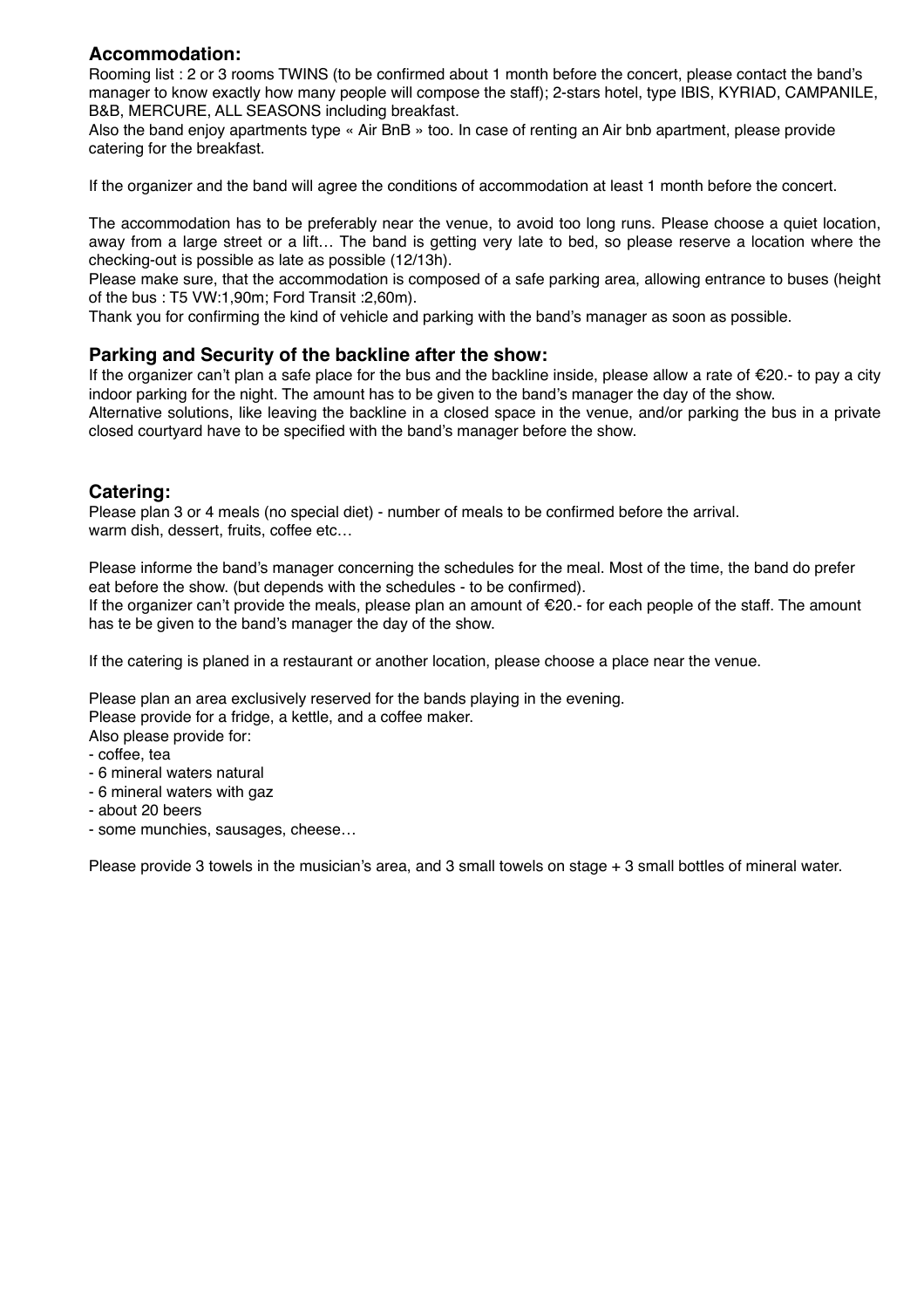#### **Security:**

The organizer will set up a security service in his responsibility. This service will be in compliance with the size of the venue and the number of people attending the show. 1 or 2 security officers are required on each side of the stage (in case of a festival or another substantial venue).

The areas reserved for the mix, lights and monitoring will have to be secured with barriers and not publicly available.

The area reserved for the musicians will be either not publicly available.

The organizer is responsible of the security of the staff and the backline during the stay.

#### **Pass & invitations :**

The organizer will provide 12 pass All Access, and 20 invitations minimum. The guest-list will be transmitted to the organizer the day of the show.

#### **Merchandise :**

Please reserve an area for the merchandise; we need a table, chairs and power supply, if possible. The stand will be easily accessible for the public. The organizer doesn't collect any amount on the sales of merchandise. None product having any relation with the band can be sold or dealt without agreement from the production.

### **Promotion, captations & interviews.**

#### **Promotion:**

For any demand or questions concerning promotion, captations, and interviews, please contact Justine at: [booking.raskolnikov@gmail.com](mailto:mszpiechowycz@gmail.com)

#### We can provide material on demand :

- Biography and press-book from the band
- web links to Youtube Channel, Soundcloud, Bandcamp & Facebook
- visuals
- tour posters

#### **Photos, captations:**

Any request for a promotion have to be agreed with the band.

The organizer has to contact the band's manager for an agreement for any photo, shooting, recording, captations and transmissions during the stay of the band in the venue, in any area (backstage, stage, soundcheck, transports, …)

Please contact the band's manager for all requests for photos and videos during the gig.

The request has to be made at least one week before the concert. A complete captation of the show is possible with an agreement too.

#### **Interviews:**

All request for an interview have to be announced at least one week before the concert. In a cause of a festival, the band would be able to receive such requests a couple of hours before the gig.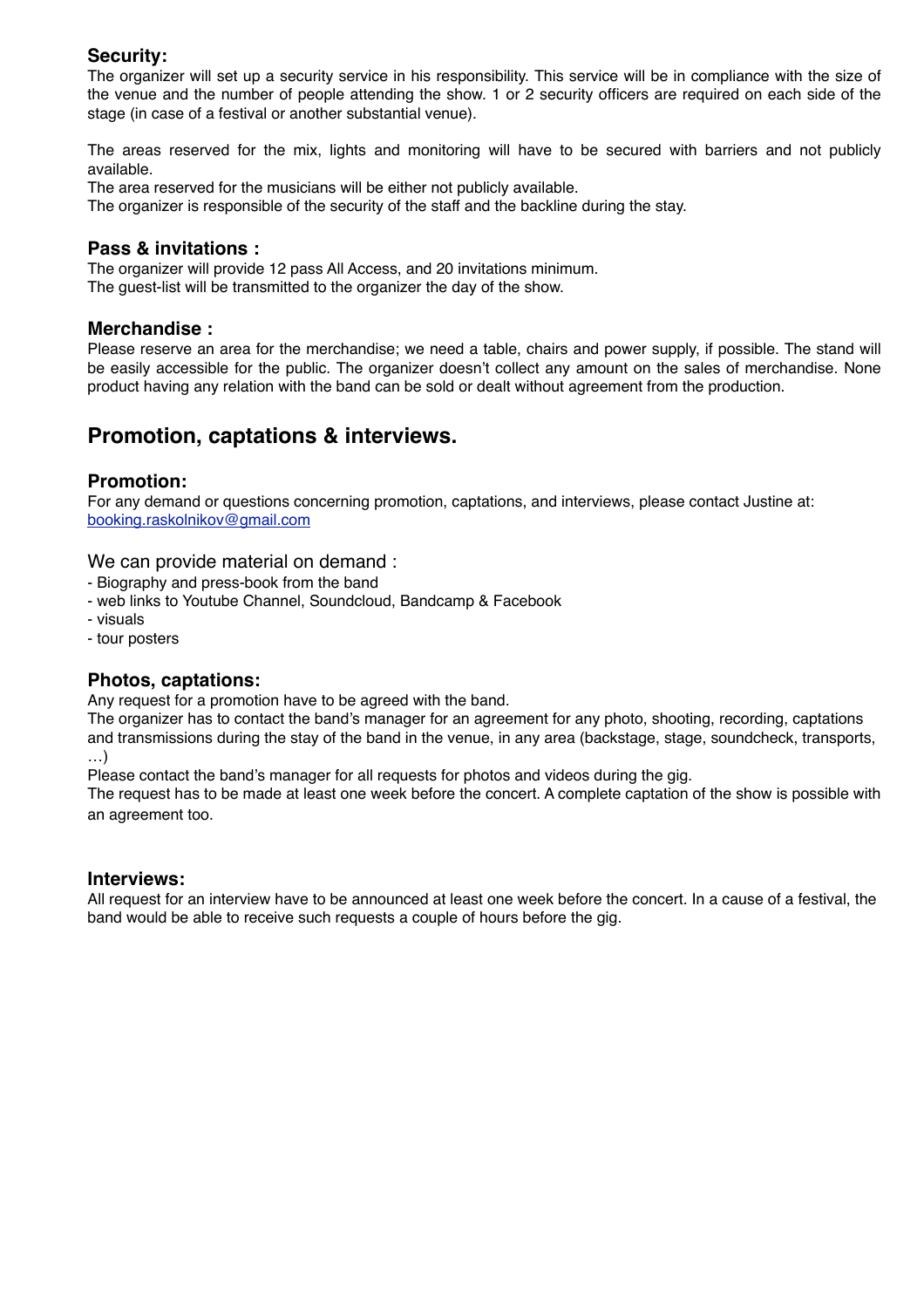Both parts do agree the several points described on this document. They discussed the several points requiring a specification or any alternative.

Signature preceded by the handwritten words « Read and approved » Then please send this document with the contract at :

**Undead Productions e.V. c/o Jérôme BLUM Thellungstrasse 9 2502 BIEL Switzerland**

The producer<br>
Undead Productions e.V<br>
The Organizer of the concert<br>  $\ldots$ 

Undead Productions e.V ……………………………….